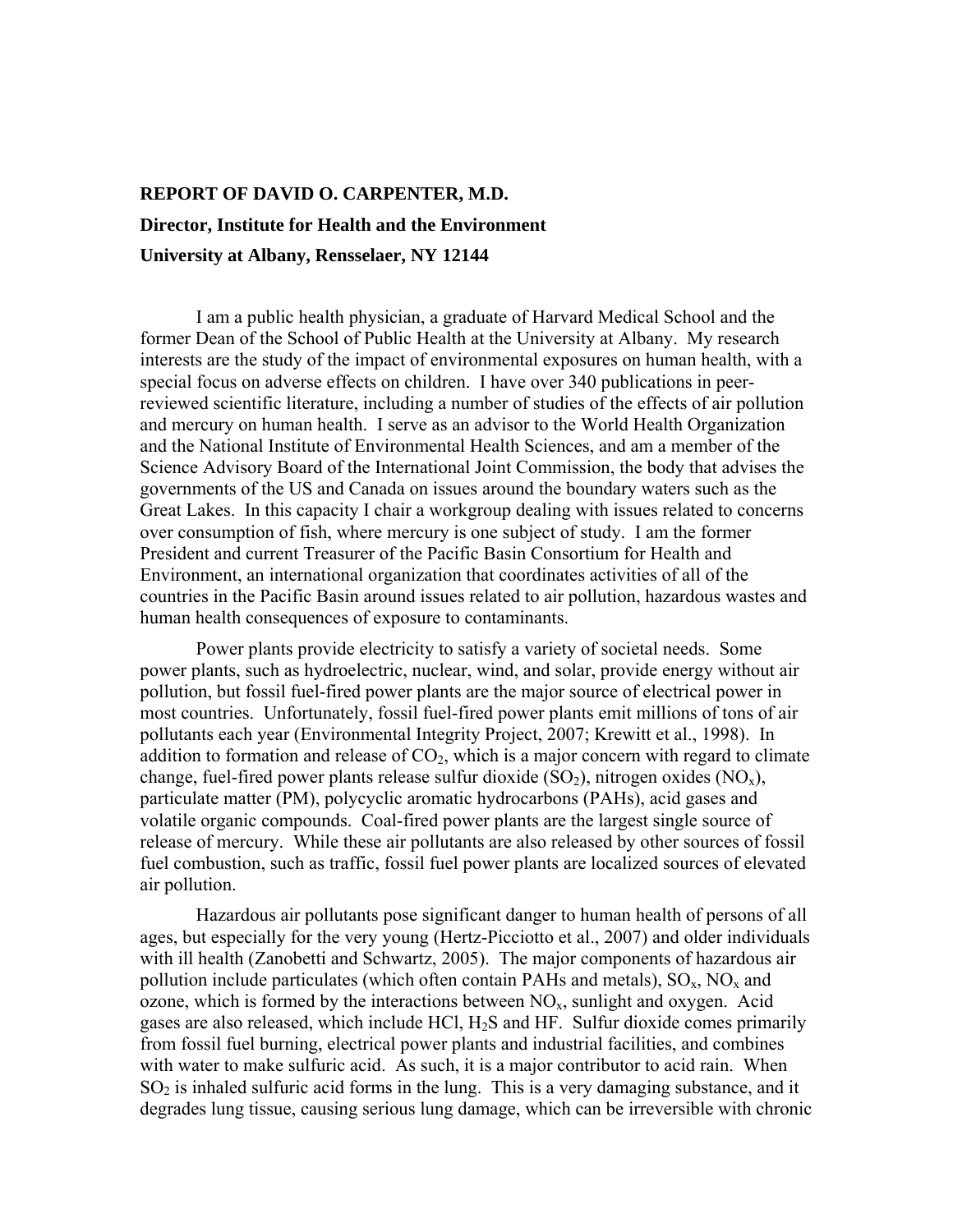inhalation. Nitrogen oxides are also released from industries and power plants, and when inhaled form nitric acid, which also directly damages the lung. While each of these pollutants alone have adverse health effects, in the real world people are exposed to all of them simultaneously. A major problem arises when individuals are exposed to chemical mixtures. While standards are usually set based on single chemicals or gases, exposure is actually to multiple chemicals or gases. The adverse health effects of the individual components may be additive, or, even more dangerously, may be more than additive; meaning that the sum can be greater than the parts (Carpenter et al., 1998; 2002). Air pollution is never of a single pollutant, and usually particulates,  $NO<sub>x</sub>$ ,  $SO<sub>x</sub>$ , ozone, CO and  $CO<sub>2</sub>$  are all components, as well as volatile organic compounds (VOCs) such as benzene and 1,3-butadiene and acid gases. Thus, the net hazard is much greater than just that from a single component (Lippmann and Schlesinger, 2000). Of particular concern is risk of cancer, respiratory diseases including both infectious disease and asthma, cardiovascular disease and death from any cause.

Coal-fired power plants produce more hazardous air pollution in the United States than any other industrial pollution sources. The Clean Air Act requires the control of hazardous air pollutants from coal-fired power plants, but absent these new rules, no national standards exist to limit these pollutants from these plants. In the US, there are more than 400 coal-fired power plants located in 46 states across the country release in excess of 386,000 tons of hazardous air pollutants into the atmosphere each year.

Hazardous air pollutants are toxic emissions that are known or suspected to cause cancer or other serious health effects, such as reproductive problems or birth defects. People most at risk include: infants, children and teenagers; older adults; pregnant women; people with asthma and other lung diseases; people with cardiovascular disease; diabetics; people with low incomes; and healthy adults who work or exercise outdoors. Based on data from the American Cancer Society, the Clean Air Task Force has estimated that over 13,000 lives would be saved if the Transport Rule were implemented, and that the adverse health impacts attributable to coal-fired power plants alone is in excess of \$100 billion dollars.

The diseases of concern from air pollutants are as follows:

**Lung Cancer**: Particulates contain several kinds of cancer-causing substances, primarily PAHs, metals such as arsenic and chromium and volatile organic compounds. These substances accumulate over time and increase risk of development of lung cancer (Sax et al., 2006). Pope et al., (2002) reported that each 10  $\mu$ g/m<sup>3</sup> elevation in fine particulate levels resulted in an 8% increased risk of development of lung cancer mortality. Reynolds et al. (2003) reported on rates of childhood cancer in relation to concentrations of 25 hazardous air pollutants, including benzene, 1,3-butadiene, chloroform, ethylene dibromide and dichloride, vinyl chloride and trichloroethylene, and found that a significant association between concentrations of these substances and rates of leukemia in children [risk ratio (RR) = 1.21, 95% CI = 1.03-1.42].

**Sudden death from cardiovascular and respiratory disease:** Individuals who already suffer from ill cardiac or respiratory health have a significantly increased risk of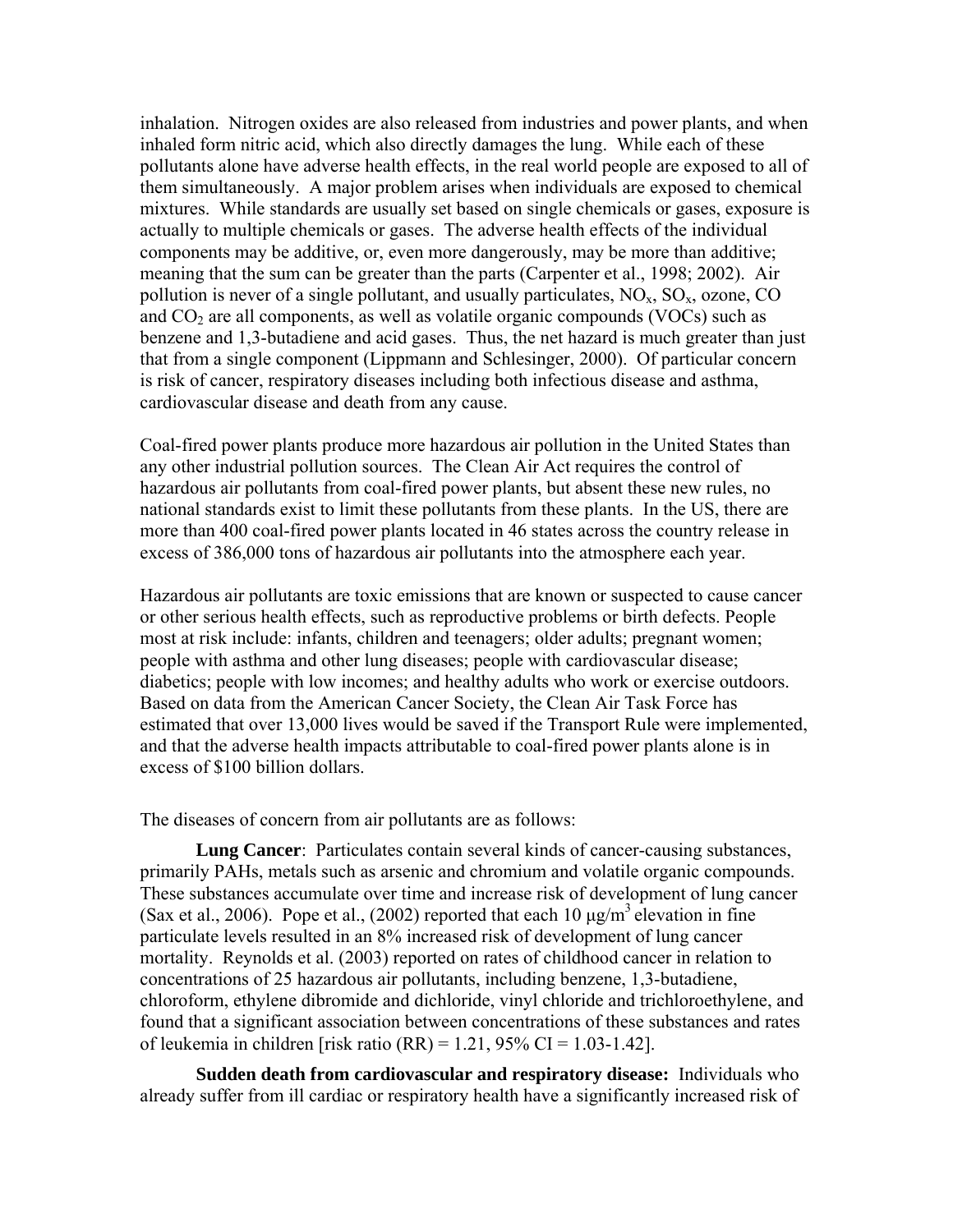dying on days of high air pollution. Samet et al. (2000) investigated fine particulate air pollution and mortality in 20 US cities and found an increased risk of death from all causes of 0.51% for each increase in  $PM_{10}$  of 10  $\mu$ g/m<sup>3</sup>, and an increase of 0.68% for cardiovascular and respiratory mortality. Pope et al. (2002) found that a 10  $\mu$ g/m<sup>3</sup> elevation in fine particulate air pollution was associated with a 4% and 6% increase of all causes and cardiopulmonary mortality, respectively. Zanobetti and Schwartz (2005) reported that for every increase of 10  $\mu$ g/m<sup>3</sup> in PM<sub>10</sub> there was a 0.64% increase in risk of hospitalization for myocardial infarction. Ito et al. (2011) found that hospitalization for cardiovascular disease exhibited strong seasonal trends and day of the week patterns that correlated with levels of fine particulates in air. Wang et al. (2009) reported that an increase of 4.7% in cardio-respiratory mortality with every 1 ppb increase in annual average concentration of  $SO_2$ . Hermann et al. (2004) predicted that if 29 proposed fossilfuel power plants in Virginia were operated for 6 years,  $PM_{2.5}$  in 272 counties would increase and 104 additional premature deaths would occur.

**Chronic obstructive pulmonary disease (COPD):** Air pollutants lead to an increased frequency of hospitalization for COPD, and may contribute as a cause of this disease (Moolgavkar, 2000; Chen et al., 2004). Studies indicate that  $SO_2$  and  $NO_2$  are particularly important is causing this effect.

**Respiratory infections:** Research studies show an increased risk of hospitalization of children for pneumonia, bronchitis and respiratory distress during periods of elevated air pollution (Romieu et al., 2002; Hertz-Picciotto et al., 2007; Ostro et al., 2009; Sheffield et al., 2011). The latter study calculated that if the United States were to reduce levels of fine particulate matter to 7% below the current annual standard, the nation would save \$15 million dollars annually in reduced health care costs. Chauhan and Johnston (2003) have presented evidence that air pollution in general, but  $NO<sub>2</sub>$  in particular, increases the risk of infectious respiratory illnesses. Dales et al. (2006) found a 1.66% increase in neonatal hospitalization for respiratory diseases of Canadian neonates in relation to inter-quartile concentrations of  $NO<sub>2</sub>$ .

**Respiratory allergies:** Parker et al. (2009) report an increase in frequency of respiratory allergies and hay fever, especially in children, in relation to levels of ozone and particulate matter (Parker et al., 2009).

**Asthma:** Air pollutants cause an increased frequency of asthma attacks in both children (Schildcrout et al., 2006; Smargiassi et al., 2009) and adults (Delfino, 2002), particularly in relation to elevated levels of  $SO_x$  and  $NO_x$ . Samoli et al. (2011) reported that a 10  $\mu$ g/m<sup>3</sup> increase in SO<sub>2</sub> was associated with a 5.98% increase in the number of pediatric asthma hospitalizations. Johns et al.  $(2010)$  exposed asthmatics to  $SO<sub>2</sub>$  for 5-10 min periods, and observed consistent evidence of an increase in broncho-constrictive responses with increasing exposure to concentrations between 0.2 and 1.0 ppm. Andersson et al. (2006) determined the incidence of adult asthma among persons exposed to  $SO<sub>2</sub>$ , and found a highly significant elevation in asthma in exposed, as compared to unexposed persons [hazard ratio (HR) = 4.0,  $95\%$  CI = 2.1-7.7]. Liu et al. (2009) studied pulmonary function in children in Windsor, Ontario in relation to levels of  $PM_{2.5}$ ,  $SO_2$ , and  $NO<sub>2</sub>$ , and found that elevated pollution with all three increased the airway oxidative stress and decreased small airway function in asthmatic children.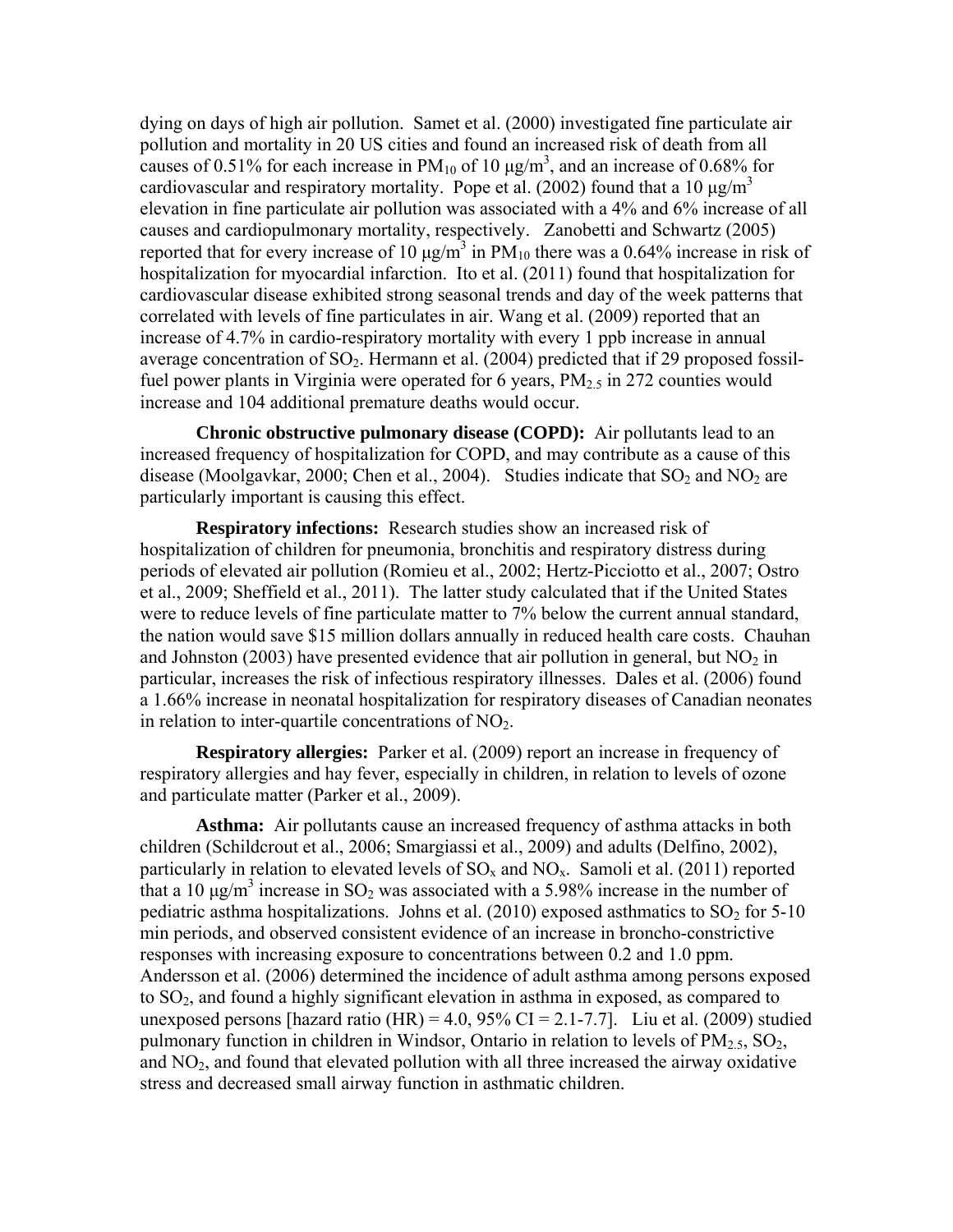**Reduced neurologic development of children:** Recent studies have found that elevated levels of air pollutants are associated with reduced motor and language development of children (Tang et al., 2008; Perera et al., 2008).

 **Low birth weight infants and prematurity:** Chronic elevation in levels of air pollutants increases the risk of infants being born prematurely and having low birth weights (Bobak, 2000). Sram et al. (2005) and Ritz and Wilhelm (2008) have reviewed evidence for relations between ambient air pollution and birth outcomes, and find that all criteria pollutants are linked to adverse birth outcomes. They found evidence for reduced birth weight with increased air pollution, and evidence for preterm birth and intrauterine growth retardation with increasing air pollution. They report evidence for a relationship with birth defects, but this evidence is not strong.

My colleagues and I have recently completed a study of the effects residence near to fuel-fired power plants in New York and rates of hospitalization for respiratory diseases. There is increasing evidence that environmental exposures increase the risk of human disease, and these exposures come from multiple sources including air pollutants coming from fossil fuel combustion whether in power plants or vehicles. While many of the important sources of air pollutants are mobile, power plants, because they are stationary, constitute a localized source of air toxics, and as such allow one to ask the question of whether individuals living near to these power plants experience greater exposure and more disease as a result. The goal of this study was to examine rates of hospitalization for asthma and respiratory infections among individuals who live near to fuel power plants. The manuscript was submitted to a scientific journal less than two weeks, and has not yet been accepted for publication.

We used the New York Statewide Planning and Research Cooperative System (SPARCS) to obtain data on hospital discharges for the years 1993–2008. SPARCS is an administrative database maintained by the New York State Department of Health (NYSDOH). Every state-regulated hospital (except federal hospitals) must report to NYSDOH the primary diagnosis and up to 14 other diagnoses of each inpatient upon discharge, based on the International Classification of Disease, 9th Revision (ICD-9). In this study, we selected hospital discharge data that had diagnosis of (1) asthma (ICD-9: 493), (2) acute respiratory infections (ARI) (ICD-9: 460–466) and/or (3) chronic obstructive pulmonary disease (COPD) (ICD-9: 490–492 and 494–496) and included both primary and secondary diagnoses. We used this data for the years 1993-2008.

Exposure was defined as a patient's residence in a zip code that contained at least one power plant using fuel combustion as an energy source. We obtained the list of existing power plants and electric generators in New York State for the years 1990–2008 from the website of the U.S. Energy Information Administration (EIA) (US EIA, 2010). We have information about location, energy source and operating period for each generator. Fossil fuel-fired power plants used coal, oil, natural gas, landfill gas and/or solid waste. Using this information, we have created a database that identifies the zip codes that contained fuel-fired generators in all of New York State except for NYC.

We found that after adjustment for age, gender, race, median household income (MHI) and rural/urban residence, there was a significant 11%, 15% and 17% elevation in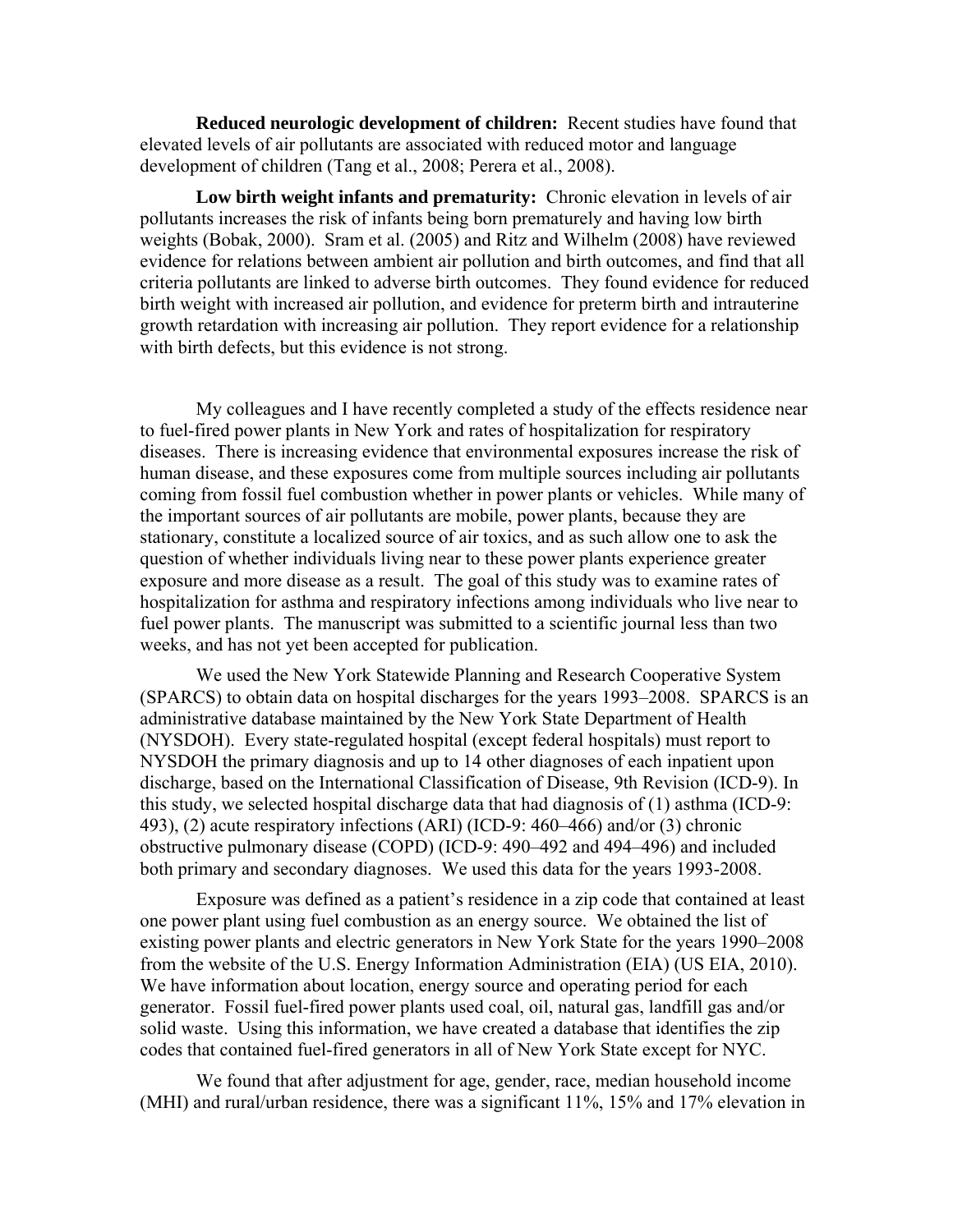rates of hospitalization for asthma, respiratory infections and COPD, respectively, among individuals age  $> 10$  years living in a zip code containing a fuel-fired power plant as compared to one that had no power plant. Our results are consistent with the conclusion that exposure to air pollution from fossil fuel-fired power plants increases the risk of hospitalization for respiratory diseases

Although semi-ecologic studies such as ours must always be considered to be hypothesis generating, the congruence between these results and previous information provides additional evidence that use of the large hospitalization dataset has value in identifying patterns of disease in relation to residential exposures.

 Coal-fired power plants are also the single greatest source of release of mercury. There are three major forms of mercury, metallic, inorganic and organic. Because mercury is an element, it cannot be destroyed. While there is some toxicity associated will all forms of mercury, the organic form, primarily methyl mercury, is the most dangerous. Methyl mercury is formed through the action of microorganisms in aquatic sediments. Release of mercury from power plants results in it being deposited into bodies of water, where it is then converted to methyl mercury. The major source of human exposure to methyl mercury is consumption of fish, both marine and fresh water, that accumulate and bioconcentrate methyl mercury.

 Methyl mercury is an extremely dangerous substance, and of greatest concern is the fact that it is a neurotoxicant that causes significant reduction in IQ of children born to mothers with elevations concentrations (Debes et al., 2006; Bose-O'Reilly et al., 2010). The National Academy of Sciences in 2000 reviewed the evidence that mercury caused human disease, and concluded that children born to mothers who eat large amounts of fish are at greatest risk. Based on data from the National Human Monitoring project there is evidence that 8 to 10% of women of childbearing age in the US have concentrations of methyl mercury in their bodies beyond the levels that EPA considers to be "safe". Fully 87% of this mercury comes from combustion point sources, and 33% of that comes from coal-fired utilities. A recent analysis has reported that mercury released from US power plants results in \$1.3 billion in lost economic productivity as a consequence of the reduction in IQ that results (Trasande et al., 2005).

 While the effects of children's neurologic development is the greatest concern, mercury exposure also causes severe neurological disease in adults (Hightower and Moore, 2006) and increases the risk of cardiovascular disease (Guallar et al., 2002). My colleagues and I have recently published information to assist physicians in identifying the signs of mercury poisoning in adults (Silbernagel et al., 2011).

 In summary, air pollutants coming from power plants result is significant human morbidity and mortality. This is also the case for mercury released from power plants, which contaminates fish and makes fish often unsafe to eat, especially for women and children. It is critical that every possible step be taken to reduce the release of these compounds so as to protect human health.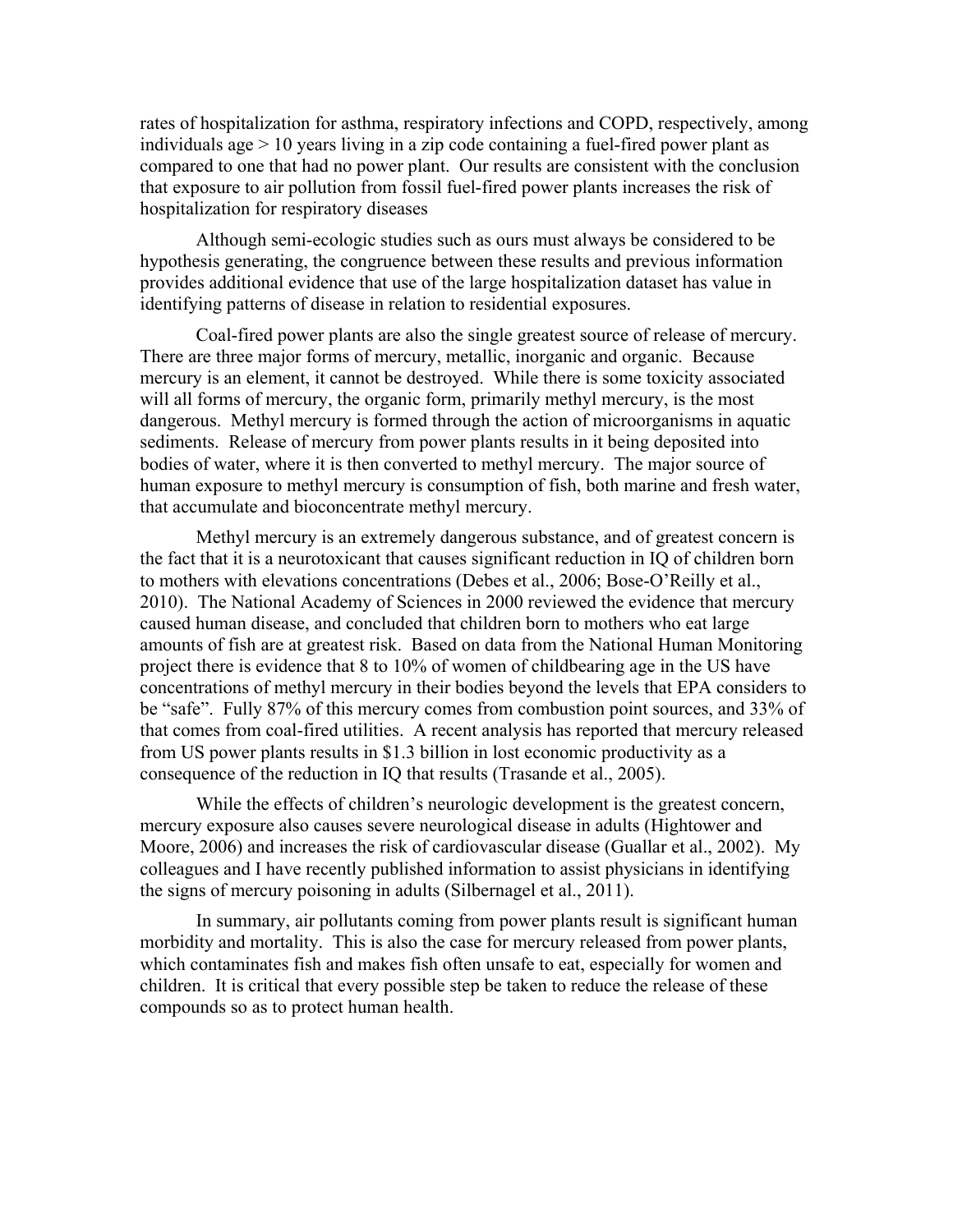## REFERENCES

Andersson E, Knutsson A, Hagberg S, Nilsson T, Karlsson B, Alfredsson L, Torén K (2006) Incidence of asthma among workers exposed to sulphur dioxide and other irritant gases. Eur Respir 27:720-725.

Bobak M (2000) Outdoor air pollution, low birth weight, and prematurity. Environ Health Perspect 108:173-176.

Bose-O'Reilly S, McCarty KM, Steckling N, Lettmeier B (2010) Mercury exposure and children's health. Curr Probl Pediatr Adolesc Health Care 40:186-215.

Carpenter DO, Arcaro KF, Bush B, Niemi WD, Pang S, Vakharia DD (1998) Human health and chemical mixtures: An overview. Environ. Health Perspect 106:1263-1270.

Carpenter DO, Arcaro K, Spink DC (2002) Understanding the human health effects of chemical mixtures. Environ Health Perspect 110:25-42.

Chen Y, Yang Q, Krewski D, Shi Y, Burnett RT, McGrail K (2004) Influence of relatively low level of particulate ar pollution on hospitalization for COPD in elderly people. Inhal Toxicol 16:21-25.

Dales RE, Cakmak S, Doiron MS (2006) Gaseous air pollutants and hospitalization for respiratory disease in the neonatal period. Environ Health Perspect 114:1751-1754.

Debes F, Budtz-Jørgensen E, Weihe P, White RF, Grandjean P (2006) Impact of prenatal methylmercury exposure on neurobehavioral function at age 14 years. Neurotoxicol Teratol 28:536-547.

Delfino RJ (2002) Epidemiologic evidence for asthma and exposure to air toxics: linkages between occupational, indoor, and community air pollution research. Environ Health Perspect 4:573-589.

Environmental Integrity Project (2007) Dirty kilowatts: America's most polluting power plants. Washington D. C.

Guallar E, Sanz-Gallardo I, Van't Veer P, Bode P, Gomez-Aracena J, Kark JD, et al. (2002) Mercury, fish oils, and the risk of myocardial infarction. N Engl J Med 347:1747- 1754.

Hermann RP, Divita FJ, Lanier JO (2004) Predicting premature mortality from new power plant development in Virginia. Arch Environ Health 59:529-535.

Hertz-Picciotto I, Baker RJ, Yap PS, Dostál M, Joad JP, Lipsett M, et al. (2007) Early childhood lower respiratory illness and air pollution. Environ Health Perspect 115:1510- 1518.

Ito K, Mathes R, Ross Z, Nádas A, Thurston G, Matte T (2011) Fine particulate matter constituents associated with cardiovascular hospitalizations and mortality in New York City. Environ Health Perspect 119:467-473.

Johns DO, Svendsgaard D, Linn WS (2010) Analysis of the concentration-respiratory response among asthmatics following controlled short-term exposures to sulfur dioxide. Inhal Toxicol 22:1184-1193.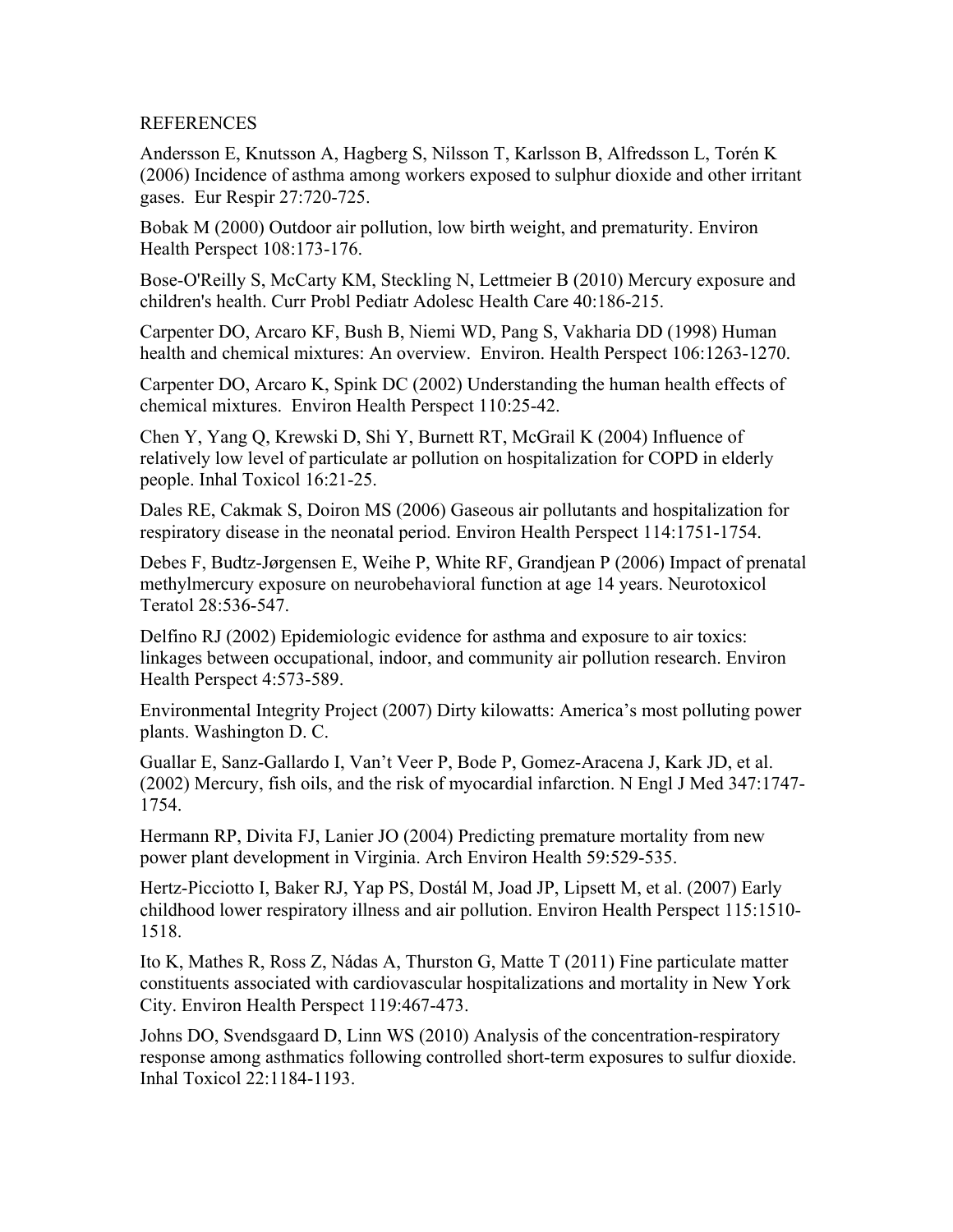Krewitt W, Hurley F, Trukenmüller A, Friedrich R (1998) Health risks of energy systems. Risk Anal 18:377-383.

Laurent O, Pedrono G, Segala C, Filleul L, Havard S, Deguen S, et al. (2008) Air pollution, asthma attacks, and socioeconomic deprivation: a small-area case-crossover study. Am J Epidemiol 168:58-65.

Lippmann M, Schlesinger RB (2000) Toxicological bases for the setting of health-related air pollution standards. Annu Rev Public Health 21:309-333.

Liu L, Poon R, Chen L, Frescura AM, Montuschi P, Ciabattoni G, Wheeler A, Dales R (2009) Acute effects of air pollution on pulmonary function, airway inflammation, and oxidative stress in asthmatic children. Environ Health Perspect 117:668-674.

Moolgavkar SH (2000) Air pollution and hospital admissions for chronic obstructive pulmonary disease in three metropolitan areas in the United States. Inhal Toxicol 4:75- 90.

Ostro B, Roth L, Malig B, Marty M (2009) The effects of fine particle components on respiratory hospital admissions in children. Environ Health Perspect 117:475-780.

Pala K, Türkkan A, Gerçek H, Osman E, Aytekin H (2010) Evaluation of respiratory functions of residents around the Orhaneli thermal power plant in Turkey. Asia Pac J Public Health doi:10.1177/1010539510363622.

Parker JD, Akinbami LJ, Woodruff TJ (2009) Air pollution and childhood respiratory allergies in the United States. Environ Health Perspect 117:140-147.

Perera F, Li TY, Zhou ZJ, Yuan T, Chen YH, Qu L, et al. (2008) Benefits of reducing prenatal exposure to coal-burning pollutants to children's neurodevelopment in China. Environ Health Perspect 116:1396-1400.

Pope CA 3rd, Burnett RT, Thun MJ, Calle EE, Krewski D, Ito K, Thurston GD (2002) Lung cancer, cardiopulmonary mortality, and long-term exposure to fine particulate air pollution. JAMA 287:1132-1141.

Reynolds P, Von Behren J, Gunier RB, Goldberg DE, Hertz A, Smith DF (2003) Childhood cancer incidence rates and hazardous air pollutants in California: an exploratory analysis. Environ Health Perspect 111:663-668.

Ritz B, Wilhelm M (2008) Ambient air pollution and adverse birth outcomes: methodologic issues in an emerging field. Basic Clin Pharmacol Toxicol 102:182-190.

Romieu I, Samet JM, Smith KR, Bruce N (2002) Outdoor air pollution and acute respiratory infections among children in developing countries. J Occup Environ Med 44:640-649.

Samet JM, Dominici F, Curriero FC, Coursac I, Zeger SL (2000) Fine particulate air pollution and mortality in 20 U.S. cities, 1987-1994. N Engl J Med 343:1742-1749.

Sax SN, Bennett DH, Chillrud SN, Ross J, Kinney PL, Spengler JD (2006) A cancer risk assessment of inner-city teenagers living in New York City and Los Angeles. Environ Health Perspect 114:1558-1566.